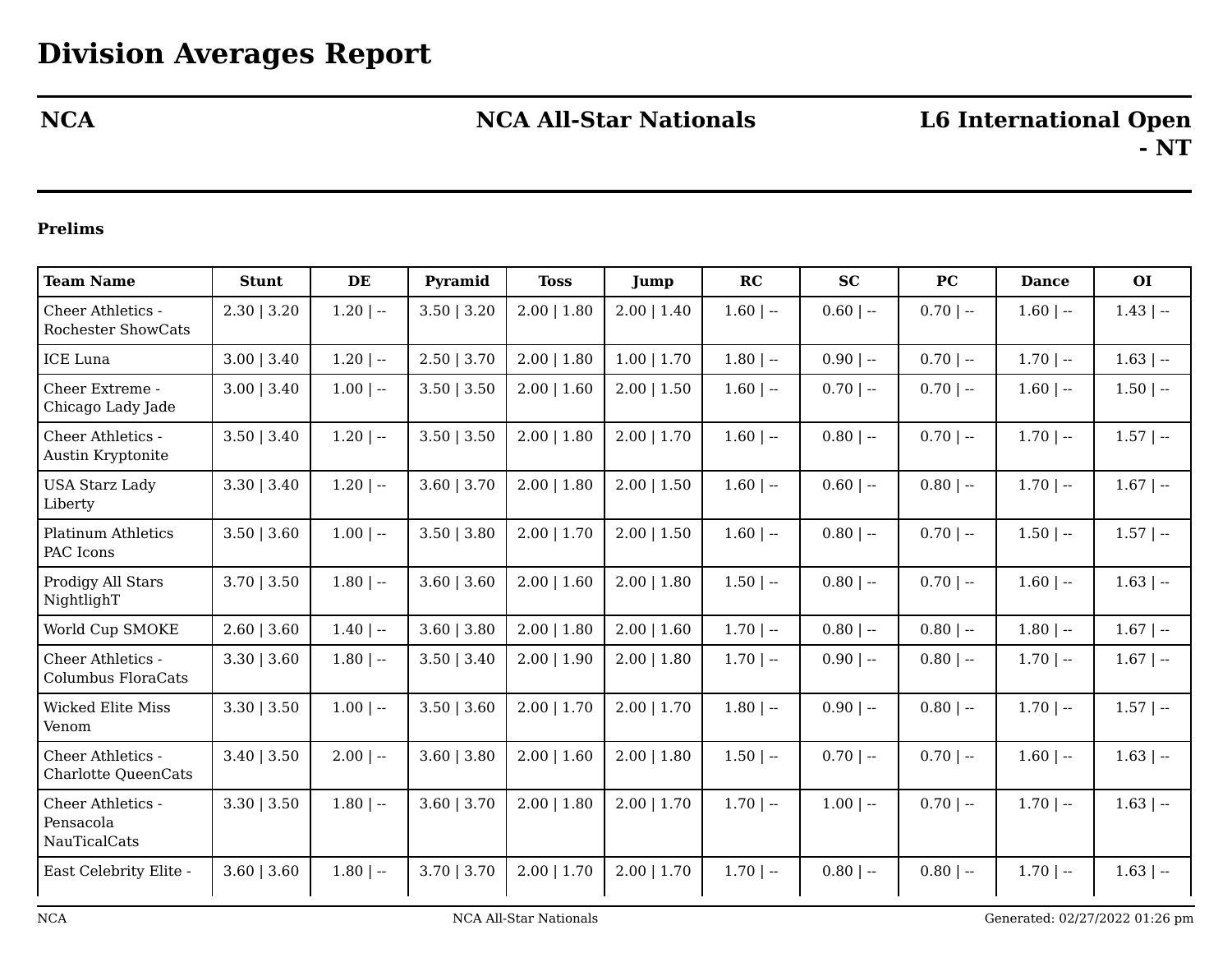| Hingham Black Ice                                 |                  |             |                 |                 |                  |              |              |             |              |              |
|---------------------------------------------------|------------------|-------------|-----------------|-----------------|------------------|--------------|--------------|-------------|--------------|--------------|
| World Cup Omni                                    | $3.00$   $3.60$  | $1.80$   -- | $3.60$   $3.70$ | $2.00$   1.80   | $2.00 \mid 1.80$ | $1.70$   $-$ | $0.80$   --  | $0.80$   -- | $1.90$   --  | $1.67$   $-$ |
| All Star One Lady<br>Bang                         | $3.70$   $3.50$  | $2.00$   -- | $3.70$   $3.50$ | $2.00$   1.70   | $2.00$   1.50    | $1.70$   $-$ | $0.80$   --  | $0.80$   -- | $1.70$   $-$ | $1.60$   --  |
| NJ Premier All Stars<br><b>Notorious</b>          | $3.40$   $3.60$  | $1.80$   -- | $3.60$   $3.70$ | $2.00$   $1.90$ | $2.00$   1.70    | $1.80$   $-$ | $0.80$   --  | $0.80$   -- | $1.70$   $-$ | $1.63$   --  |
| The California All<br>Stars-San Marcos<br>Sparkle | $3.50$   $3.60$  | $1.80$   -- | $3.90$   $3.70$ | $2.00$   1.80   | $2.00$   1.90    | $1.60$   --  | $0.90$   --  | $0.80$   -- | $1.70$   $-$ | $1.70$   $-$ |
| <b>Maryland Twisters</b><br>Virginia Thin Ice     | $3.50$   $3.50$  | $2.00$   -- | $3.60$   $3.70$ | $2.00$   1.80   | $2.00$   1.60    | $1.80$   $-$ | $0.80$   --  | $0.90$   -- | $1.80$   $-$ | $1.70$   $-$ |
| Cheer Athletics - Plano<br>Scratch <sub>6</sub>   | $3.90 \mid 3.60$ | $2.00$   -- | $3.80$   $3.80$ | $2.00$   1.80   | $2.00$   1.80    | $1.80$   $-$ | $1.00$   $-$ | $0.90$   -- | $1.80$   $-$ | $1.80$   --  |
| <b>Cheer Central Suns</b><br>Lady Aurora          | $3.80$   $3.60$  | $2.00$   -- | 3.90   3.80     | $2.00$   1.90   | $2.00$   1.90    | $1.80$   $-$ | $0.90$   --  | $0.80$   -- | $1.80$   $-$ | $1.87$   --  |
| Woodlands Elite - OR<br>G I Janes                 | $3.70$   $3.80$  | $2.00$   -- | $3.70$   $3.80$ | $2.00$   $1.90$ | $2.00$   1.90    | $1.80$   $-$ | $0.80$   --  | $1.00$   -- | $1.80$   $-$ | $1.83$   --  |
| Cheer Extreme Lady<br>Lux                         | $3.90$   $3.70$  | $2.00$   -- | $4.00$   3.90   | $2.00$   1.80   | $2.00$   1.80    | $1.70$   $-$ | $0.90$   --  | $0.90$   -- | $1.80$   --  | $1.77$   --  |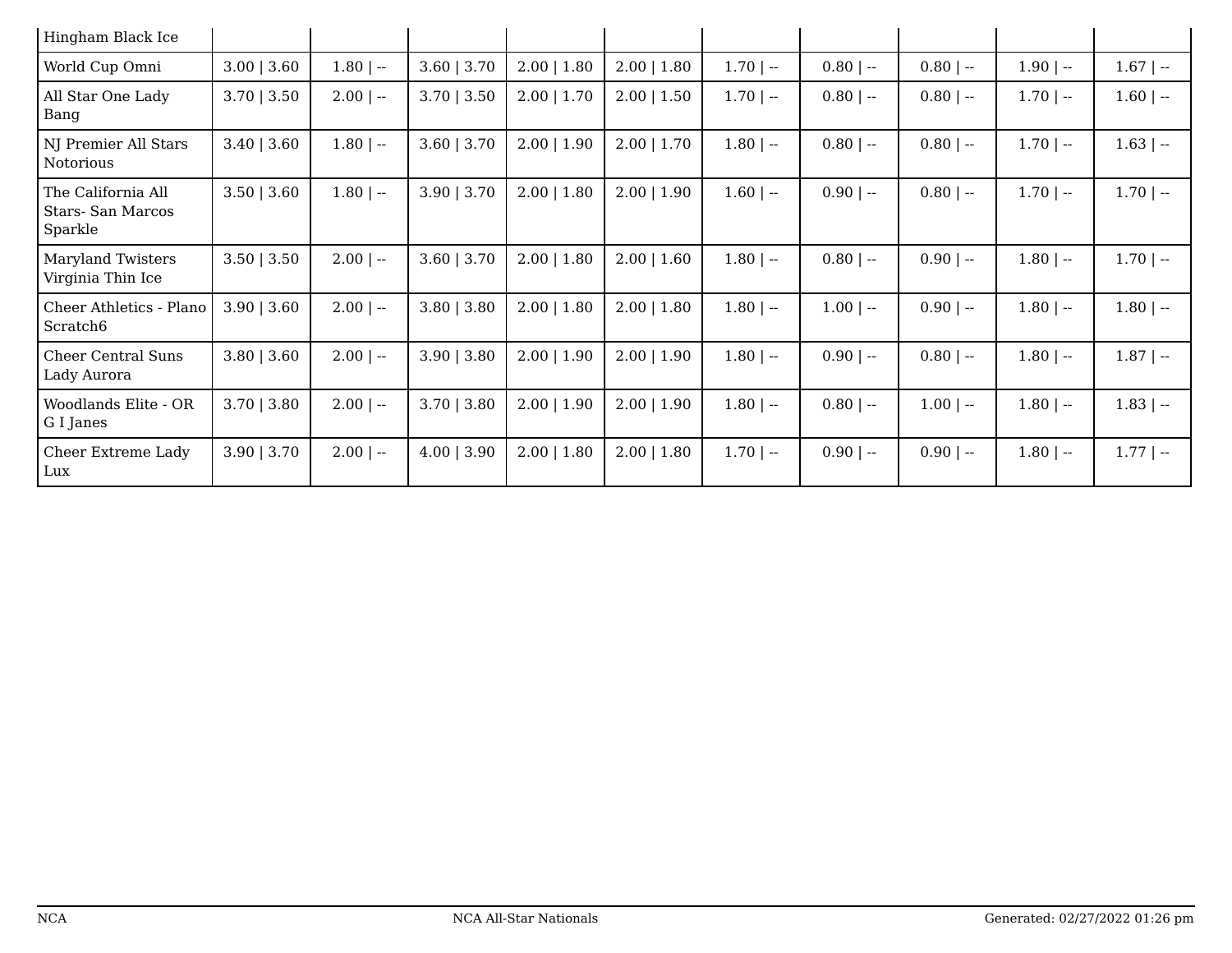## **NCA NCA All-Star Nationals L6 International Open**

### **Finals**

| <b>Team Name</b>                               | <b>Stunt</b>    | DE           | Pyramid         | <b>Toss</b>      | Jump             | RC           | <b>SC</b>   | <b>PC</b>   | <b>Dance</b> | <b>OI</b>    |
|------------------------------------------------|-----------------|--------------|-----------------|------------------|------------------|--------------|-------------|-------------|--------------|--------------|
| Cheer Athletics -<br><b>Rochester ShowCats</b> | $2.80$   $3.20$ | $1.20$   $-$ | $3.60$   $3.40$ | $2.00$   1.50    | $2.00$   1.70    | $1.60$   $-$ | $0.60$   -- | $0.70$   -- | $1.60$   $-$ | $1.53$   $-$ |
| Cheer Extreme -<br>Chicago Lady Jade           | $3.00$   $3.50$ | $1.00$   --  | $3.50$   $3.60$ | $2.00$   1.30    | $2.00$   $1.50$  | $1.60$   $-$ | $0.70$   -- | $0.70$   -- | $1.60$   $-$ | $1.60$   --  |
| <b>Wicked Elite Miss</b><br>Venom              | $3.30$   $3.50$ | $1.00$   --  | 2.50   3.40     | $2.00$   1.60    | $2.00$   1.80    | $1.70$   --  | $0.90$   -- | $0.70$   -- | $1.70$   $-$ | $1.57$   $-$ |
| <b>Platinum Athletics</b><br>PAC Icons         | $3.50$   $3.60$ | $1.20$   $-$ | $3.50$   $3.50$ | $2.00$   1.50    | $2.00$   1.40    | $1.60$   $-$ | $0.80$   -- | $0.70$   -- | $1.50$   $-$ | $1.57$   $-$ |
| Prodigy All Stars<br>NightlighT                | $3.70$   $3.50$ | $2.00$   --  | $3.50$   $3.60$ | $2.00$   1.60    | $1.00$   1.80    | $1.70$   $-$ | $0.80$   -- | $0.70$   -- | $1.60$   $-$ | $1.67$   --  |
| <b>ICE</b> Luna                                | $3.50$   $3.50$ | $1.40$   $-$ | $3.60$   $3.70$ | $2.00$   1.80    | $2.00$   1.60    | $1.80$   $-$ | $0.90$   -- | $0.70$   -- | $1.70$   --  | $1.67$   --  |
| Cheer Athletics -<br>Charlotte QueenCats       | $3.40$   $3.50$ | $1.80$   $-$ | $3.60$   $3.60$ | $2.00 \mid 1.60$ | $2.00 \mid 1.60$ | $1.70$   --  | $0.70$   -- | $0.70$   -- | $1.60$   --  | $1.60$   $-$ |
| Cheer Athletics -<br>Austin Kryptonite         | $3.60$   $3.40$ | $1.80$   $-$ | $3.50$   $3.50$ | $2.00$   1.80    | $2.00$   1.70    | $1.60$   $-$ | $0.80$   -- | $0.70$   -- | $1.70$   $-$ | $1.63$   $-$ |
| World Cup SMOKE                                | $2.90$   3.60   | $1.40$   $-$ | $3.70$   $3.80$ | $2.00$   1.80    | $2.00$   1.70    | $1.80$   $-$ | $0.80$   -- | $0.80$   -- | $1.80$   $-$ | $1.63$   --  |
| <b>USA Starz Lady</b><br>Liberty               | $3.50$   $3.50$ | $1.80$   --  | $3.60$   $3.70$ | $2.00$   1.80    | $2.00$   1.60    | $1.70$   $-$ | $0.60$   -- | $0.80$   -- | $1.70$   $-$ | $1.70$   $-$ |
| East Celebrity Elite -<br>Hingham Black Ice    | $3.60$   $3.60$ | $1.80$   $-$ | $3.70$   $3.60$ | $2.00$   1.70    | $2.00$   1.60    | $1.70$   $-$ | $0.80$   -- | $0.80$   -- | $1.70$   $-$ | $1.63$   $-$ |
| Cheer Athletics -<br><b>Columbus FloraCats</b> | $3.50$   $3.60$ | $1.80$   $-$ | $3.60$   $3.60$ | $2.00$   1.80    | $2.00$   1.80    | $1.70$   $-$ | $0.90$   -- | $0.80$   -- | $1.70$   $-$ | $1.67$   $-$ |
| All Star One Lady<br>Bang                      | $3.70$   $3.50$ | $2.00$   --  | $3.70$   $3.70$ | $2.00$   1.70    | $2.00$   1.50    | $1.70$   $-$ | $0.80$   -- | $0.80$   -- | $1.70$   $-$ | $1.53$   $-$ |